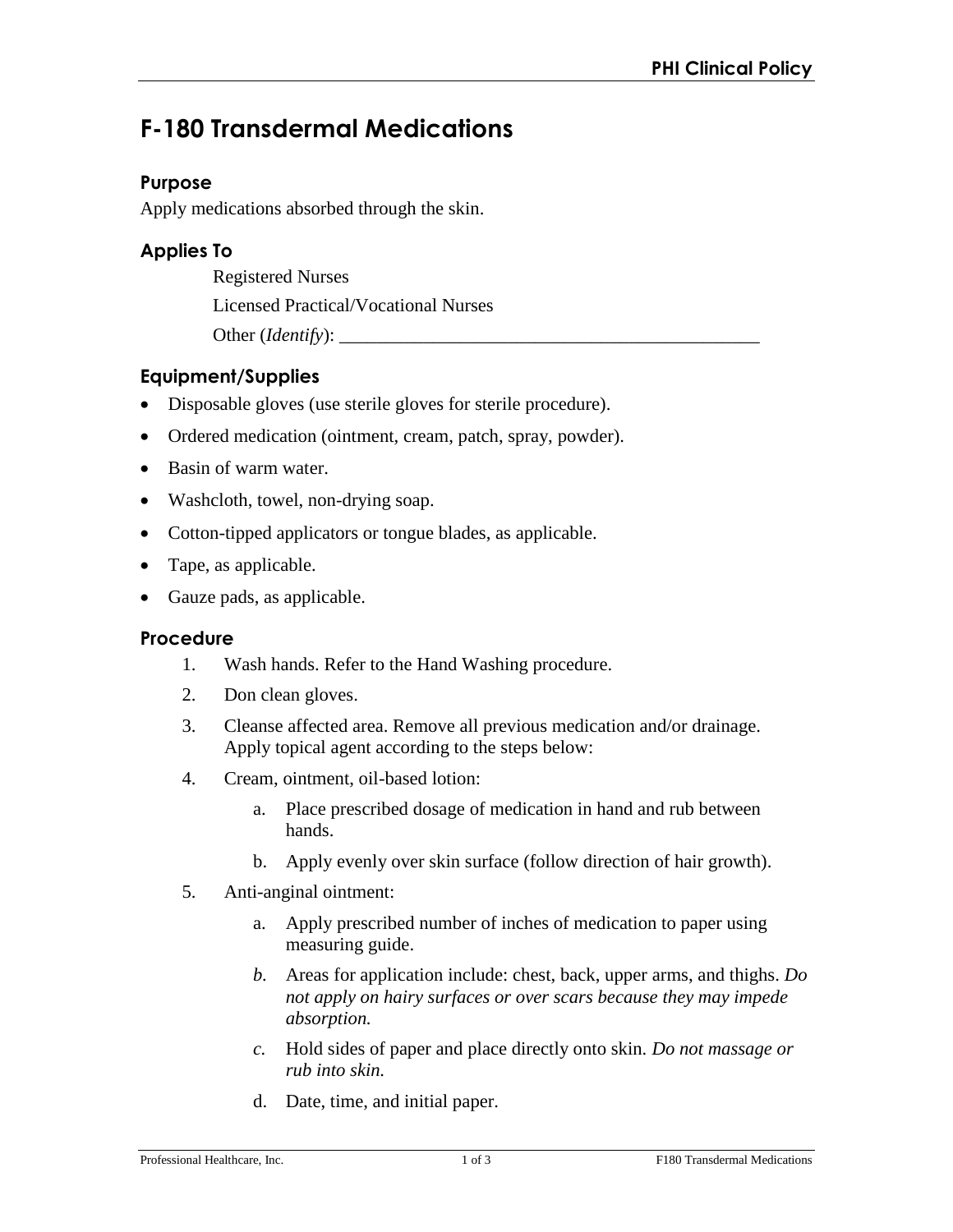- e. Secure in place with tape if needed.
- f. Remove previous paper and clean old application area.
- g. Rotate sites during each application.
- 6. Patch:
	- a. Assess for application site. *Avoid areas that are hairy, oily, or irritated.*
	- b. Remove patch from protective covering and hold patch by the edges. Do not touch adhesive edges.
	- c. Apply patch. Press firmly with palm of hand for 10 seconds.
	- d. Date, time, and initial patch.
	- e. Remove old patch. Fold in half and dispose of patch.
	- f. Rotate sites daily unless ordered for longer example Fentanyl usually 48 hour patch.
- 7. Aerosol spray:
	- a. Shake container to mix all of the contents thoroughly.
	- b. Verify directions for use and recommended distance to hold container away from area.
	- *c.* Have the client turn face or cover face with a towel if the spray is to be applied to the neck or upper body. *This prevents inhalation of medication.*
	- d. Spray prescribed amount of medication evenly over the affected area.
- 8. Suspension-based lotion:
	- a. Shake container to mix all of the contents thoroughly.
	- b. Apply a small amount of lotion to the gauze pad.
	- c. Apply to the affected area by stroking evenly (follow direction of hair growth).
	- d. Inform the client that area will dry and feel cool.
- 9. Powders:
	- a. Dry skin surface thoroughly.
	- b. Separate any skin folds or creases. *This applies to areas such as those between toes, on abdomen, or under axilla or breasts.*
	- c. Apply powder lightly in a dusting motion so that a fine layer of powder covers the site.
- 10. Apply dressings as ordered by the physician.
- 11. Remove gloves and dispose of supplies according to the Agency Waste Disposal Policy.